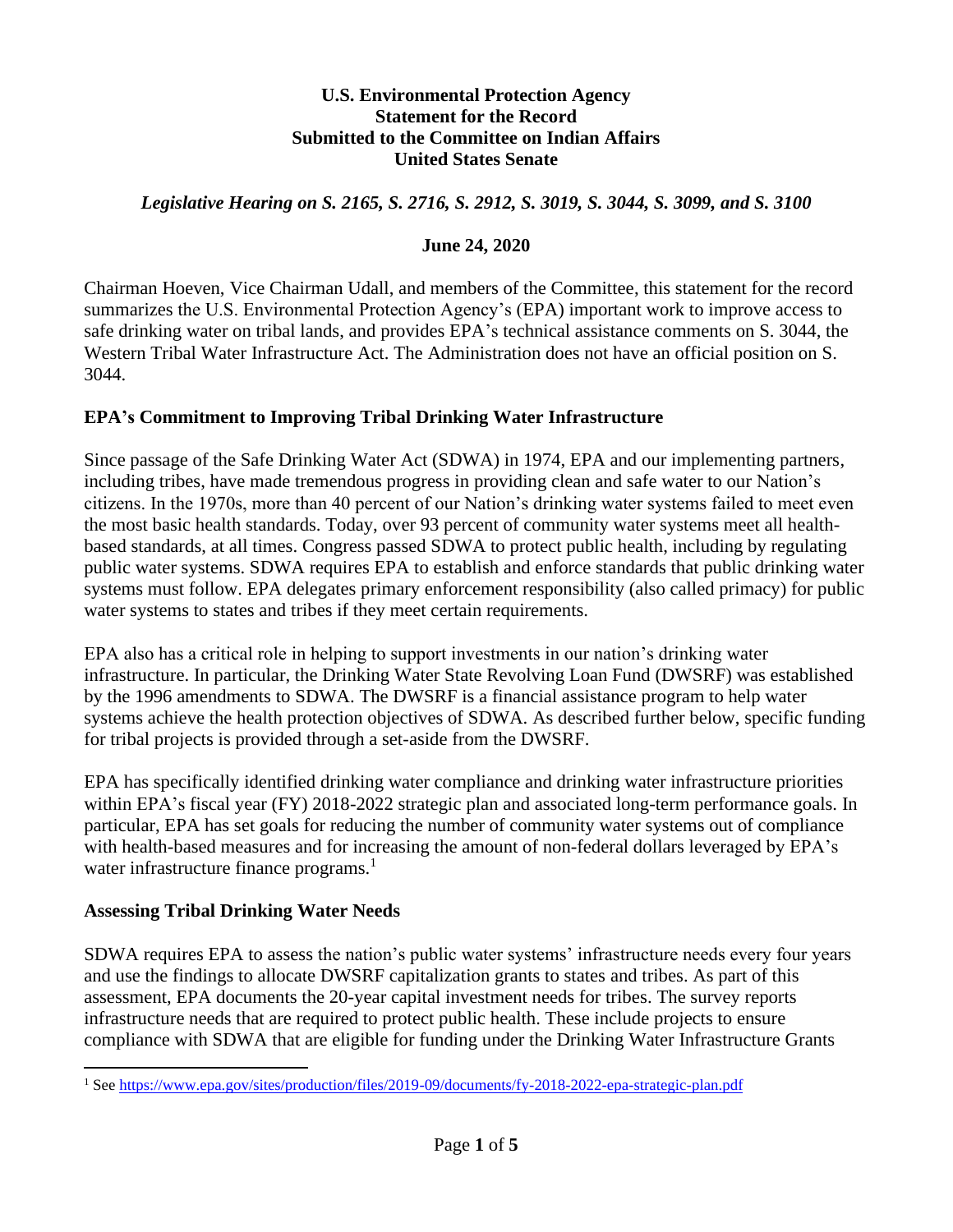Tribal Set-Aside Program (hereafter "Tribal Set-Aside Program"), discussed in greater detail below. EPA's most recent drinking water infrastructure needs survey and assessment estimated the total 20-year need for tribal water systems to be \$3.1 billion.<sup>2</sup>

## **The Drinking Water Infrastructure Grants Tribal Set-Aside Program**

The Tribal Set-Aside Program helps address the unique challenges tribes face in providing reliable access to safe drinking water and provides annual funding for federally recognized tribes for public drinking water systems.<sup>3</sup> The Tribal Set-Aside Program funds come from a 2 percent set-aside of the DWSRF program provided in EPA's annual appropriations. In FY 2020, Congress appropriated \$22.52 million for the Tribal Set-Aside Program. Any federally recognized tribe is eligible to receive a grant.

Community water systems and non-profit, non-community water systems that serve a tribal population are eligible to have projects funded, in whole or in part, with Tribal Set-Aside Program funds. If the Indian Health Service (IHS) agrees, tribes may request that IHS receive the project funds to administer the project. Funds can be used for planning and construction expenditures at community or non-profit non-community drinking water systems that serve tribes. Furthermore, the SWDA states that funds must be used to address the most significant threats to public health. SDWA further directs that funds may be used only for projects that facilitate compliance with the National Primary Drinking Water Regulations or will further the health protection objectives of SDWA. These funds cannot be used for compliance monitoring, operation, or maintenance of a system.

EPA Regions are responsible for working with the tribes and other federal agencies like IHS to identify, prioritize, and select projects to receive funding from the Region's share of the program funds. Projects are selected in close coordination with other federal agencies to most effectively leverage existing authorities and to ensure efficient use of resources. Prioritization of projects is especially important given the highly varied needs across tribal communities.

Examples of projects funded by the Tribal Set-Aside Program are:

- Rehabilitation or development of sources of drinking water;
- Installation or upgrade of treatment facilities;
- Installation or upgrade of storage facilities;
- Installation or replacement of transmission or distribution pipes; or
- Replacement of aging water system infrastructure.

Projects can also be funded to develop project engineering reports, engineering design work, and project administration. The 2016 Water Infrastructure Improvements for the Nation Act (WIIN Act) expanded the activities that are now eligible for Tribal Set-Aside Program funds to include training and operator certification programs.<sup>4</sup>

EPA uses a formula to allocate Tribal Set-Aside Program funds to EPA Regions annually. The formula provides a base amount of 2 percent of the total annual set-aside to each Region. EPA Regions receive

<sup>3</sup> <https://www.epa.gov/tribaldrinkingwater/drinking-water-infrastructure-grants-tribal-set-aside-program>

<sup>2</sup> EPA's sixth Drinking Water Infrastructure Needs Survey and Assessment, available at [https://www.epa.gov/sites/production/files/2018-](https://www.epa.gov/sites/production/files/2018-10/documents/corrected_sixth_drinking_water_infrastructure_needs_survey_and_assessment.pdf)

[<sup>10/</sup>documents/corrected\\_sixth\\_drinking\\_water\\_infrastructure\\_needs\\_survey\\_and\\_assessment.pdf.](https://www.epa.gov/sites/production/files/2018-10/documents/corrected_sixth_drinking_water_infrastructure_needs_survey_and_assessment.pdf)

<sup>&</sup>lt;sup>4</sup> <https://www.epa.gov/tribaldrinkingwater/amendments-drinking-water-infrastructure-grants-program-required-water>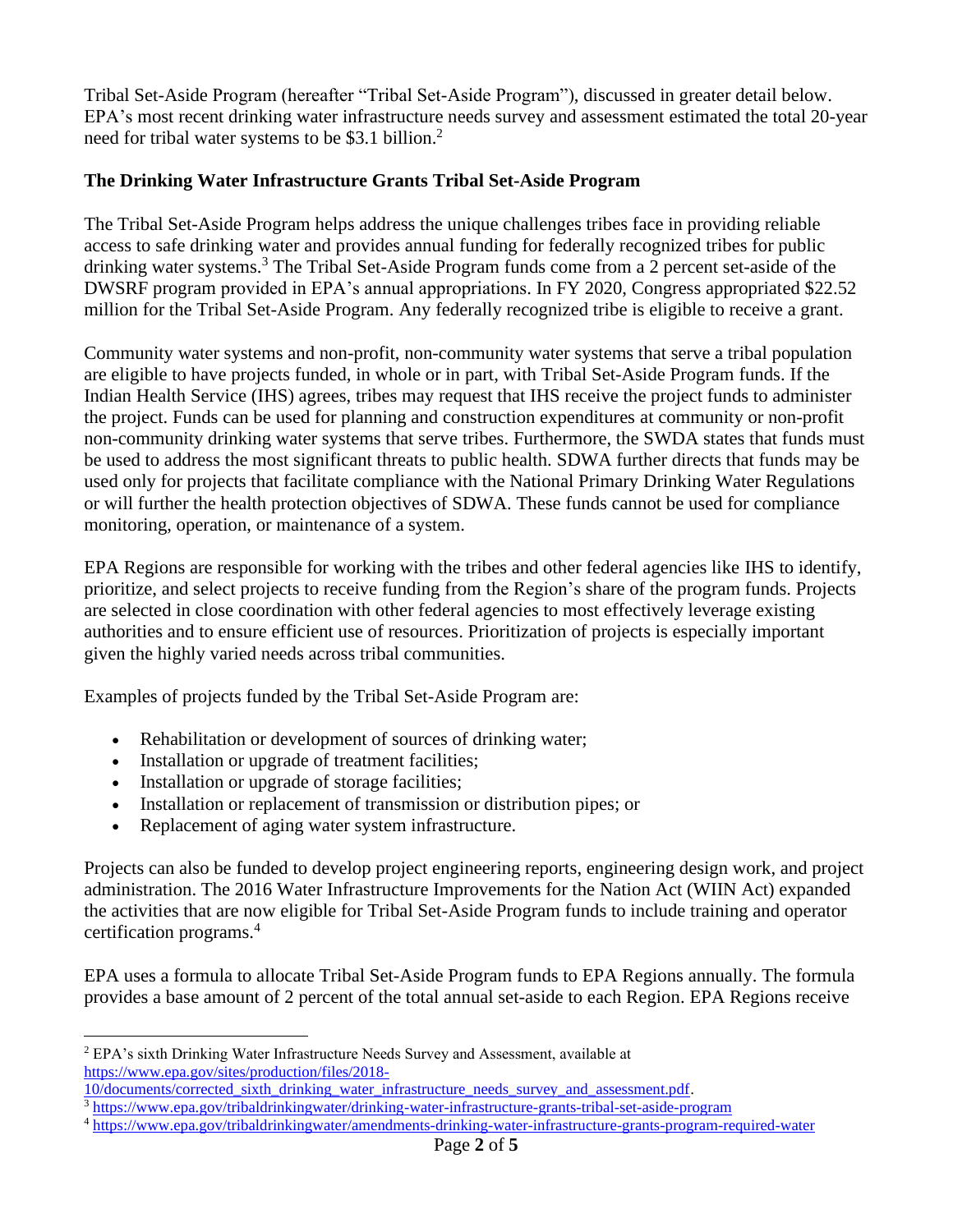the remaining fund allocations based on their percentage share of the tribal drinking water system "needs." The drinking water system "needs" come from the most current statistics reported in two different surveys: EPA's Drinking Water Infrastructure Needs Survey and Assessment, described earlier, and IHS's Sanitation Deficiency System.

## **Additional EPA Funding Sources for Tribal Drinking Water Projects**

In addition to the Tribal Set-Aside Program, EPA has several other potential sources of funding for tribal water infrastructure projects.

### *Water Infrastructure Improvements for the Nation Act (WIIN Act) Grant Programs*

The 2016 Water Infrastructure Improvements for the Nation Act (WIIN Act) addresses, supports, and improves America's drinking water infrastructure. Included in the WIIN Act are three new drinking water grants that promote public health and the protection of the environment. Within the WIIN Act section 2105 lead infrastructure grant program, EPA has set aside \$3 million to fund tribal drinking water infrastructure projects using funding appropriated in FY2018-FY2020.<sup>5</sup> EPA is also implementing a tribal grant program under section 2104 of the WIIN Act that may include infrastructure investments necessary to comply with the SDWA.<sup>6</sup>

### *The Water Infrastructure Finance and Innovation Act (WIFIA) Program*

The Water Infrastructure Finance and Innovation Act of 2014 (WIFIA) established the WIFIA program, a federal credit program administered by EPA for eligible water and wastewater infrastructure projects. The WIFIA program accelerates investment in our nation's water infrastructure by providing long-term, low-cost supplemental loans for regionally and nationally significant projects. Tribes are eligible borrowers under WIFIA and may apply for loans to finance projects of at least \$5 million.

### **EPA drinking water infrastructure activities in the Columbia River Basin**

From FY 2013 to FY 2019, the Tribal Set-Aside Program awarded \$2.6 million, through interagency agreements with IHS, to 6 different tribes for 11 drinking water infrastructure projects in the Columbia River Basin to provide water supply and storage, improve source water, support planning and design of infrastructure, and improve pumps and treatment.

### *Shoshone Bannock – Fort Hall Community Water System*

After the discovery that the aquifer that underlies the reservation was contaminated with ethylene dibromide and nitrate (both in excess of the national primary drinking water standards) in the early 1990s, EPA and other funding agencies helped pay for the construction of a large community water system that provides access to safe water to the residents of the reservation.

<sup>5</sup> More information is available at [https://www.epa.gov/tribaldrinkingwater/wiin-act-section-2105-reducing-lead-drinking](https://www.epa.gov/tribaldrinkingwater/wiin-act-section-2105-reducing-lead-drinking-water-tribal-grant-program)[water-tribal-grant-program.](https://www.epa.gov/tribaldrinkingwater/wiin-act-section-2105-reducing-lead-drinking-water-tribal-grant-program)

<sup>&</sup>lt;sup>6</sup> More information is available at [https://www.epa.gov/tribaldrinkingwater/wiin-act-section-2104-assistance-small-and](https://www.epa.gov/tribaldrinkingwater/wiin-act-section-2104-assistance-small-and-disadvantaged-communities-tribal)[disadvantaged-communities-tribal](https://www.epa.gov/tribaldrinkingwater/wiin-act-section-2104-assistance-small-and-disadvantaged-communities-tribal)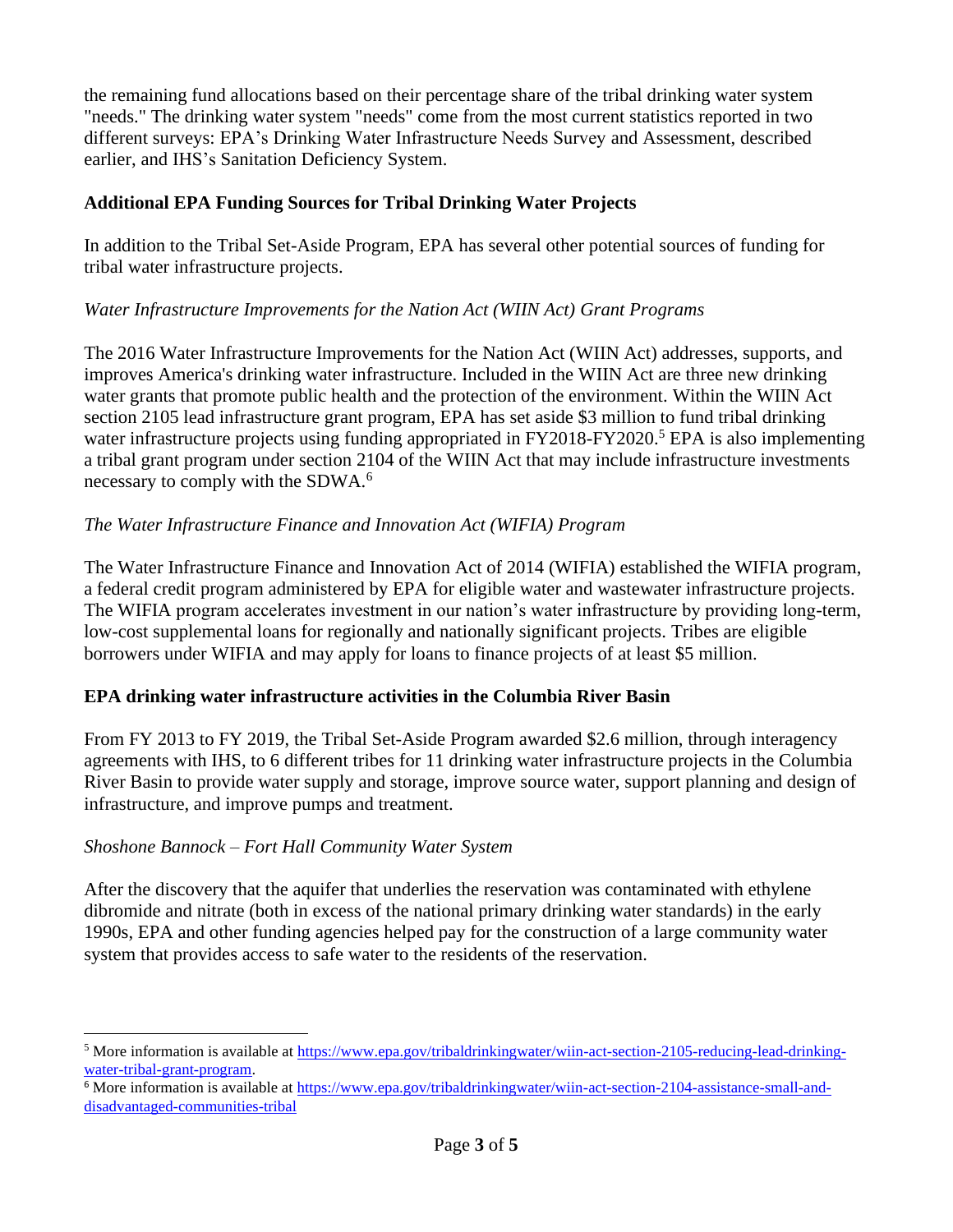### *Simnasho Water System – Warm Springs*

After the revisions to the arsenic rule in 2000, the community needed treatment or a new source of drinking water. Through cooperative efforts with IHS, the Department of Housing and Urban Development (HUD) and the Tribe, EPA funded the construction of a new source (wells), a water treatment building and a water transmission main needed to deliver a safe water supply to the community. EPA funded 66.3 percent of the \$3.37 million project which resulted in the elimination of a violation of a national primary drinking water standard (arsenic).

EPA has been heavily engaged in providing technical assistance and compliance assistance to the Confederated Tribes of the Warm Springs, starting in November 2018. Through the Interagency Agreement for Public Water System Supervision, EPA funds IHS Utility Consultants. The utility consultant staff funded by IHS have spent multiple weeks onsite providing hands-on training, troubleshooting and technical assistance to Warm Springs' operators. Also, EPA has regularly participated in funding summits at Warm Springs (June 2019, September 2019 and February 2020). The organization and event management of the first two meetings was supported by EPA at the request of the Tribe. The June and September 2019 meetings involved significant federal participation.

# **EPA drinking water infrastructure activities in the Upper Missouri River Basin**

Over the last seven fiscal years, the Tribal Set-Aside Program awarded \$17 million, through an interagency agreement with IHS, to 10 different tribes for 30 drinking water infrastructure projects in the Upper Missouri River Basin to upgrade or install new drinking water storage tanks, replace or consolidate water mains and pipes (including lead service lines and intakes), and install new filters and treatment technology.

In March 2020, EPA Region 8 convened a workgroup of multiple federal agency regional leaders to discuss Drinking Water/Wastewater/Solid Waste issues in Indian country in Wyoming and Montana. Leaders from over 8 federal agencies and administrations began a collaborative, regional-level discussion to address the concerns regarding systemic violations of these systems, and to identify agency resources that may help address these continuous violations.

# **EPA drinking water infrastructure activities in the Upper Rio Grande Basin**

In FY 2019 and FY 2020, the Tribal Set-Aside Program awarded \$2.5 million, through an interagency agreement with IHS, to 6 different tribes for 7 drinking water infrastructure projects in the Upper Rio Grande Basin to fix corrosion issues in water storage facilities, help meet drinking water standards for arsenic, fix operational problems by updating electronic control systems, and construct additional water supply facilities for reserve and backup capacity to meet design standards.

# **S. 3044 – the Western Tribal Water Infrastructure Act**

In section 2001 of America's Water Infrastructure Act of 2018 (AWIA), Congress authorized EPA to create an Indian Reservation Drinking Water Program that would fund projects to connect, expand, or repair existing public water systems on Indian reservations in the Upper Missouri River and Upper Rio Grande Basins. EPA has not received appropriations to carry out this program.